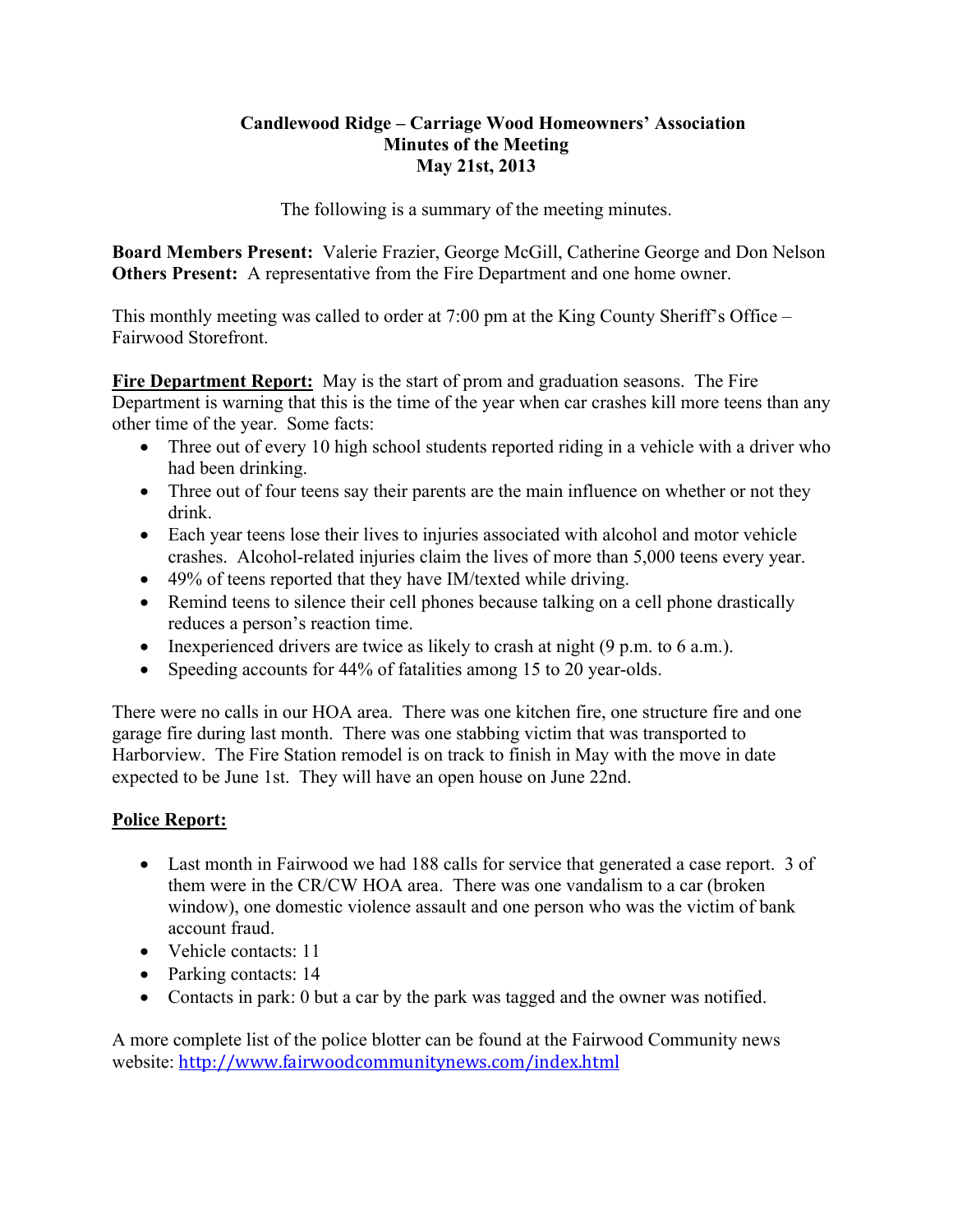**Approval of Last Month's Minutes:** A motion was made to approve the March and April meeting minutes. It was passed.

### **Homeowner Concerns:**

George read a letter from a home owner who was concerned about vandalism and the fact that the Securitas patrols are no longer coming into the CR area. It was noted that this was due to the fact that the HOA that had the contract with Securitas decided to stop allowing the patrols of our park. We still have the signs up that say that Securitas is patrolling the park area but we will have to take them down. We will look into doing something else for security when we develop the budget for 2014. The issue of teenager drinking in the parks was also brought up.

We discussed doing a park cleanup. It has been scheduled for June  $22<sup>nd</sup>$  (the Saturday after Father's Day). Valerie will send out an e-mail blast about this to those home owners that have given us their e-mail address. (If you want to give us your e-mail address, please send it to the bookkeeper (secretary@crcwhoa.org)).

#### **Committee Reports: Treasurer's Report:**

It was moved to approve the changes to the delinquent account process for houses in foreclosure. The motion was passed. The 2014 budget will reflect having Canber do quarterly maintenance on the cul-de-sac islands.

### **ACC Report:**

We discussed making a standard for mail box replacement, using locking mail boxes in groups of 8, 12 or 16. The installed cost will be about \$100 - \$150 per homeowner.

- ACC requests slowed down with:
- 1 mail box replacement
- 1 front porch and railing replacement
- 3 paints
- 1 front door replacement
- 1 roof replacement
- 2 fence replacements

# **Common Areas Maintenance Report:**

- Reminder to all Homeowners It is our responsibility (not King County's) to keep the street drains clear. Please clear the debris and leaves from the drains by your house and at the ends of your street.
- We continue to have branches and trees fall onto the paths at CR Park. Please contact me at commonareas@crcwhoa.org or call 425-738-8611 #80 and leave a message if you notice any trees or branches at either park or any of the Common areas or entrances.
- Reminder all dogs must be on leash this is a King County Law as well as our policy in our HOA Parks.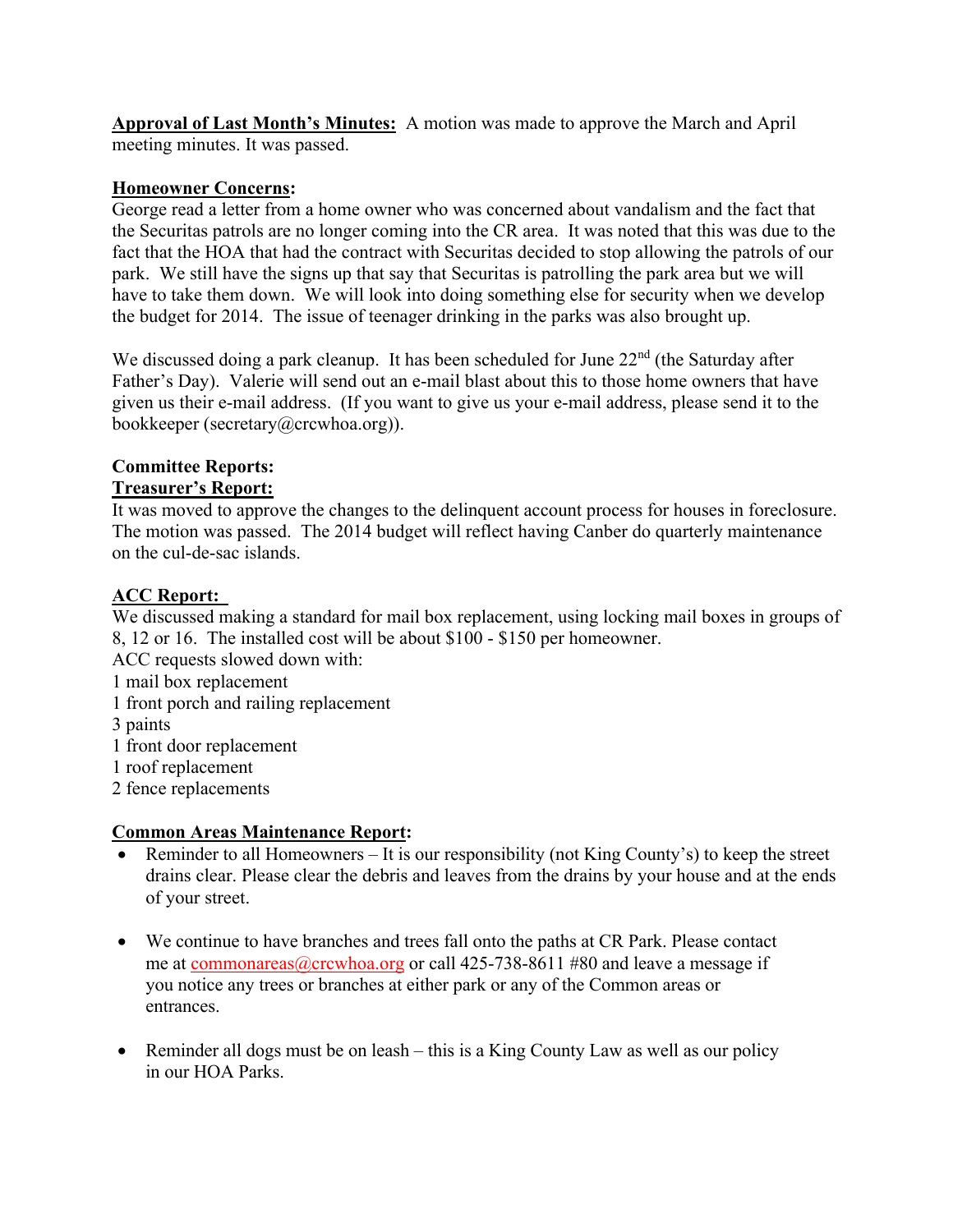- I was contacted by a Homeowner whose house backs up to CW Park about 2 large branches that had broken in our last storm. I called Canber and they removed them at no charge to us.
- I received an e mail from a Homeowner in CR about vandalism and why we no longer are using Securitas. She cannot make this month's meeting but asked me to read her letter.
- King County Sheriff Patrols and requests will now be coordinated by the CAM Chair and monthly reports will be submitted before each monthly meeting. Please contact the Board with any areas of concern and we will do our best to accommodate. We will be increasing hours now that spring is here.
- In regards to the cul de sac island maintenance committee please contact me if you would like to be on the committee or offer input.
- Please keep a watch for suspicious Activity and call 911

**Reminder:** Our parks are private parks which exist for the use and enjoyment of HOA residents, their families and guests. They are not public parks. Our park usage rules apply to everyone. Following are some of the rules that have been established to maximize safety, and minimize liability and maintenance cost:

A. Park Hours: 9:00 am to dusk.

B. No Smoking, alcohol, drugs, loud music, golfing, motorized vehicles or **Fireworks**  are allowed.

C. Animals must be leashed and owners are responsible for cleaning up after their animals.

# **Complaints Negotiations Report:**

No report this month

Reminder to all homeowners: All complaints must be signed and mailed in. They cannot be accepted via e-mail. If you get a letter, please contact the committee with your plans or issues. (For example, if you cannot do some work until an ACC form has been approved.)

# **Capital Improvement Committee:**

Please contact the board if you have any ideas for Capital Improvements.

#### **Legal and Insurance Report:**

6 liens have been satisfied. However, there are 19 accounts that are 2 quarters delinquent which may result in new liens.

#### **Nominating Committee**

John Utz is chair, Catherine George is a member. There is one open Board position after George McGill volunteered to serve another 3 year term. If you are interested in serving on the Board, please contact a Board member or attend a monthly meeting.

#### **Old Business:**